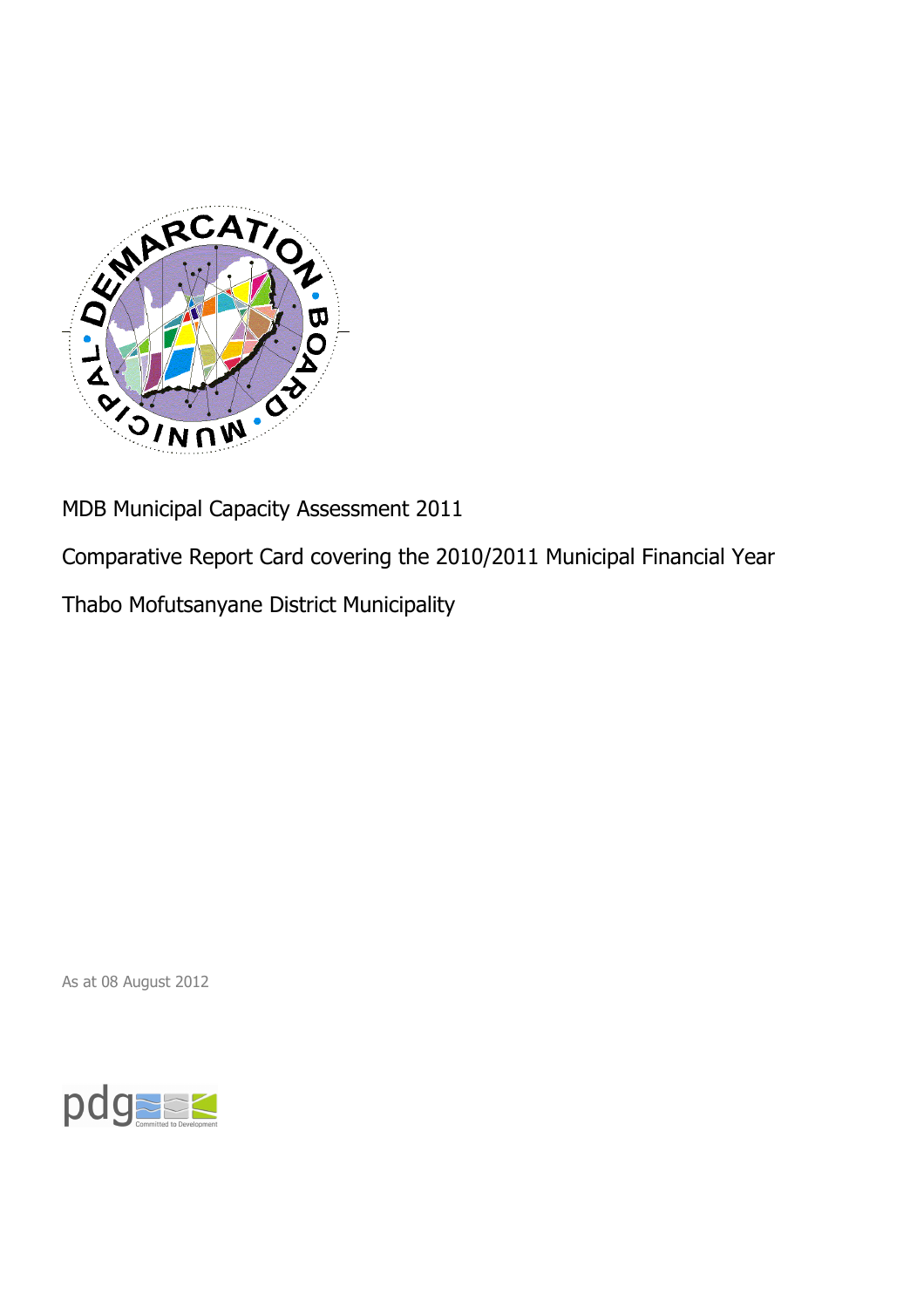## Section 1: General Information

| Name of Municipality:      | Thabo Mofutsanyane District Municipality |
|----------------------------|------------------------------------------|
| MDB Code:                  | <b>DC19</b>                              |
| Name of Municipal Manager: | Matiro Rebecca Ellen Mogopodi            |
| Address:                   | Private Bag X810, WITSIESHOEK, 9870      |
| Telephone Number:          | (058) 713 1000 / 718 1089                |
| Email Address:             | dirmogopodi@gmail.com                    |
| <b>Website Address:</b>    | www.thabomofutsanyanadm.co.za            |

## **Introduction**

The MDB's Municipal Capacity Assessments 2011 aims to collect and analyse capacity information from all municipalities in the country. A key output of the assessments is the development and distribution of a Comparative Report Card to each municipality. This document represents Thabo Mofutsanyane District Municipality's Comparative Report Card and provides useful analytical comparisons of capacity between Thabo Mofutsanyane District Municipality and the average across all municipalities in the same municipal category.

For the purposes of Capacity Assessments, municipalities are divided into the following 7 categories which are essentially sub-categories of the A, B and C categories identified in the constitution:

- A: Metros (8 municipalities)
- B1: Secondary cities: the local municipalities with the largest budgets (19 municipalities)
- B2: Local municipalities with a large town as core (27 municipalities)
- B3: Local municipalities with small towns, with relatively small population and significant proportion of urban population but with no large town as core (110 municipalities)
- B4: Local municipalities which are mainly rural with communal tenure and with, at most, one or two small towns in their area (70 municipalities)
- C1: District municipalities which are not water services authorities (23 municipalities)
- C2: District municipalities which are water services authorities (21 municipalities)

It should be noted that the categorisations have been widely used by DCoG and National Treasury for analytical purposes. These categorisations primarily serve to illustrate the structure of local government and assess the impact of policy decisions.

Using this methodology, Thabo Mofutsanyane is categorised as a Category C1 municipality. The average for this report card is calculated based on the data received from a total of 23 municipalities in this municipal category this year.

#### Reporting period and data sources

This Report Card covers the 2010/2011 Municipal Financial Year and largely relies on data from the following sources:

| Source                                                               | Year    | Custodian                   | Specific data used in this assessment                                     |
|----------------------------------------------------------------------|---------|-----------------------------|---------------------------------------------------------------------------|
| Completed MDB Municipal Capacity Assessment<br><b>Ouestionnaires</b> | 2010/11 | Municipalities directly     | All                                                                       |
| Local Government Budget and Expenditure<br>Database                  | 2010/11 | <b>National Treasury</b>    | Operating budget and expenditure<br>data (pre-audited as at 30 June 2012) |
| Blue Drop and Green Reports for Water Services<br>Authorities        | 2010/11 | Department of Water Affairs | Blue Drop and Green Scores                                                |
| <b>Community Survey</b>                                              | 2007    | Statistics South Africa     | Household and population figures<br>(contextual data)                     |

Much of the data reflected in this report is drawn from the municipality's own completed Capacity Assessments questionnaire. Should any data reported here appear to be incorrect please inform us by sending an email to [capacity@pdg.co.za](mailto:capacity@pdg.co.za). In your email specify the municipality's details, relevant question numbers in the questionnaire and the corrections to be made.

## Section 2: Contextual Information

|                        | Thabo Mofutsanvane | Average for Category C1 |
|------------------------|--------------------|-------------------------|
| Operating Expenditure: | R 50 304 000       | R 174 176 778           |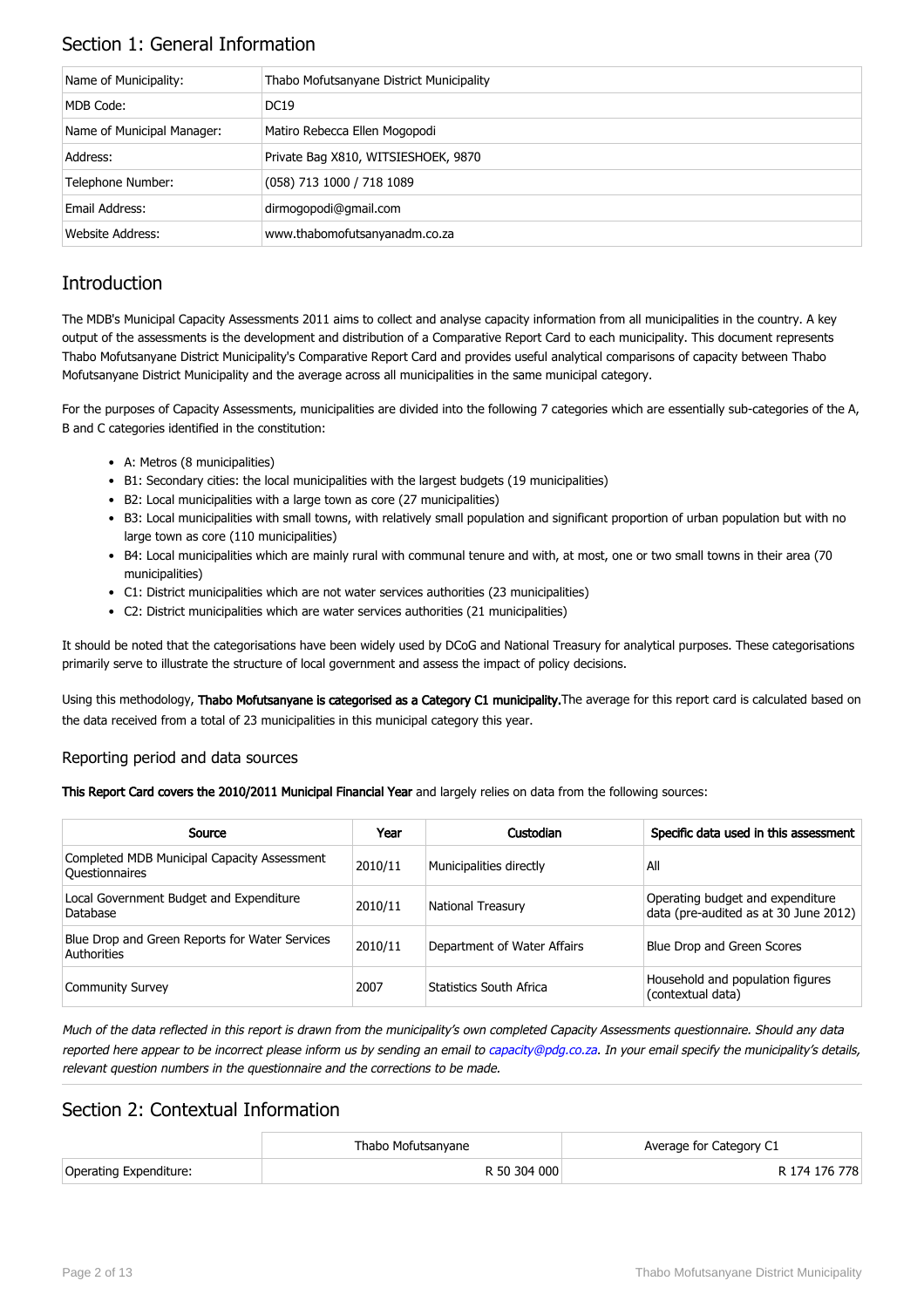# Section 3: Municipal Staffing

## Section 3.1: Staff Employment

|                         | Thabo Mofutsanyane |         | Average for<br>Category C1 | $100 \%$<br>80% |  |
|-------------------------|--------------------|---------|----------------------------|-----------------|--|
|                         | <b>Number</b>      | Percent | Percent                    |                 |  |
| Posts vacant - Unfunded | 52                 | 38.8%   | 6.6%                       | 60%             |  |
| Posts vacant - Funded   | 16                 | 11.9%   | 10.6%                      | 40%             |  |
| Posts filled            | 66                 | 49.3%   | 82.8%                      | 20%             |  |
| <b>TOTAL</b>            | 134                | 100.0%  | 100.0%                     | <b>COLOR</b>    |  |



|                                                                  | Thabo Mofutsanyane | Average for Category C1 |
|------------------------------------------------------------------|--------------------|-------------------------|
| Total number of staff employed                                   | 76                 |                         |
| Ratio of staff employed relative to total number of posts filled | 86.8%              | 91.9%                   |

|                                                           | Thabo Mofutsanyane | Average for Category C1 |
|-----------------------------------------------------------|--------------------|-------------------------|
| Total number of posts in organogram                       | 134                | 279                     |
| Funded vacancies as percent of all posts in organogram    | 11.9%              | 211.1%                  |
| Funded vacancies as percent of filled posts in organogram | 24.2%              | 12.7%                   |

### Section 3.2: Staff Exits

|                                                           | Thabo Mofutsanvane | Average for Category C1 |
|-----------------------------------------------------------|--------------------|-------------------------|
| Total number of staff that left during the Financial Year |                    |                         |
| Percent of staff that left during the Financial Year      | 5.3%               | 15.4%                   |

|                               |         | Thabo Mofutsanyane |         |
|-------------------------------|---------|--------------------|---------|
|                               | Number  | Percent            | Percent |
| <b>Dismissals</b>             |         | 25.0%              | 2.8%    |
| Resignations                  | 2       | 50.0%              | 16.3%   |
| Retirement                    | 0       | $0.0\%$            | 7.4%    |
| <b>Fnd of Contract Period</b> |         | 25.0%              | 57.2%   |
| Other                         | No data | No data            | 16.4%   |
| TOTAL                         | 4       | 100.0%             | 100.0%  |



### Section 3.3: Section 57 Staffing

|                                                                                    | Thabo Mofutsanyane | Average for Category C1 |
|------------------------------------------------------------------------------------|--------------------|-------------------------|
| Percent of Section 57 posts filled                                                 | 80.0%              | 80.2%                   |
| Percent of Section 57 posts vacant for more than three months<br>during MFY        | 20.0%              | 21.8%                   |
| Percent of Section 57 Managers that have signed performance<br>agreements in place | 100.0%             | 103.7%                  |
| Percent of Section 57 Managers that have signed employment<br>contracts in place   | 100.0%             | 107.4%                  |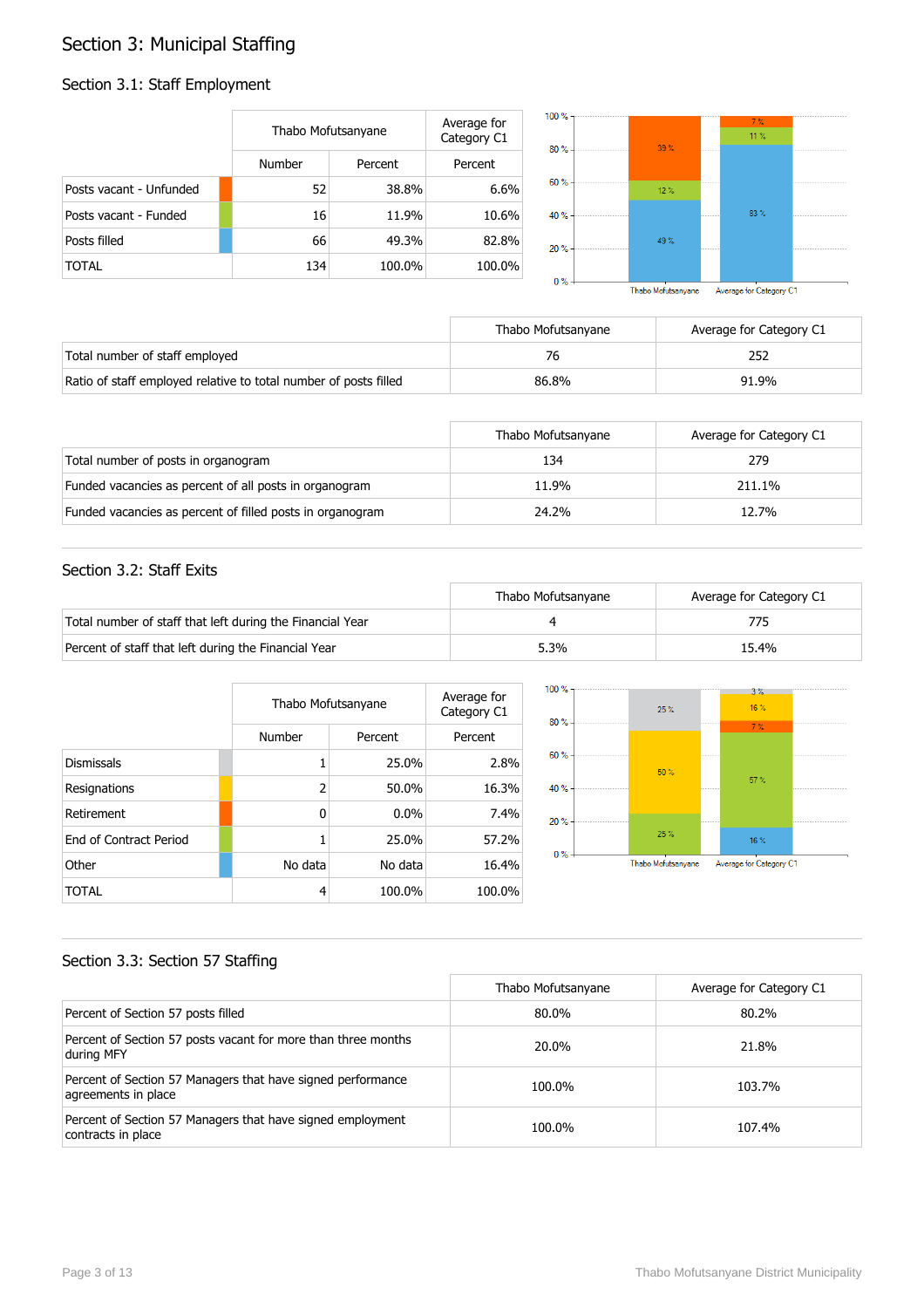#### Section 3.4: Section 57 Exits

|                                                                      | Thabo Mofutsanvane | Average for Category C1 |
|----------------------------------------------------------------------|--------------------|-------------------------|
| Total number of Section 57 staff that left during the Financial Year |                    |                         |
| Percent of Section 57 Managers that left during the Financial Year   | 0.0%               | 10.9%                   |

Section 57 Managers that left due to:

|                        | Thabo Mofutsanyane |         | Average for<br>Category C1 |
|------------------------|--------------------|---------|----------------------------|
|                        | Number             | Percent | Percent                    |
| <b>Dismissals</b>      | ŋ                  |         | 18.2%                      |
| Resignations           | n                  |         | 45.5%                      |
| Retirement             | ŋ                  |         | 0.0%                       |
| End of Contract Period | ŋ                  |         | 27.3%                      |
| Other                  | ŋ                  |         | 9.1%                       |
| <b>TOTAL</b>           |                    |         | 100.0%                     |



### Section 3.5: Staffing Skills Profile

|                                                                                        | Thabo Mofutsanyane | Average for Category C1 |
|----------------------------------------------------------------------------------------|--------------------|-------------------------|
| Professional staff as percent of total staff *                                         | 14.5%              | 12.3%                   |
| Number of staff: Registered Professional Engineers                                     | 0                  | 14                      |
| Number of staff: Technologists                                                         | 0                  | 10                      |
| Number of staff: Technicians                                                           | $\mathbf{0}$       | 70                      |
| Number of staff: Registered Planners                                                   | 0                  | 15                      |
| Number of staff: Chartered Accountants                                                 | 0                  | 4                       |
| Number of staff: Registered with the Institute of Municipal Finance<br><b>Officers</b> | 3                  | 38                      |
| Number of staff: Professional staff                                                    | 11                 | 617                     |
| Number of Registered engineers per 10 000 population                                   | 0.0000             | 0.0109                  |
| Number of Technologists per 10 000 population                                          | 0.0000             | 0.0078                  |
| Number of Technicians per 10 000 population                                            | 0.0000             | 0.0545                  |
| Number of Registered planners per 10 000 population                                    | 0.0000             | 0.0117                  |

\* Defined here as having at least an undergraduate degree from a University or a Technical University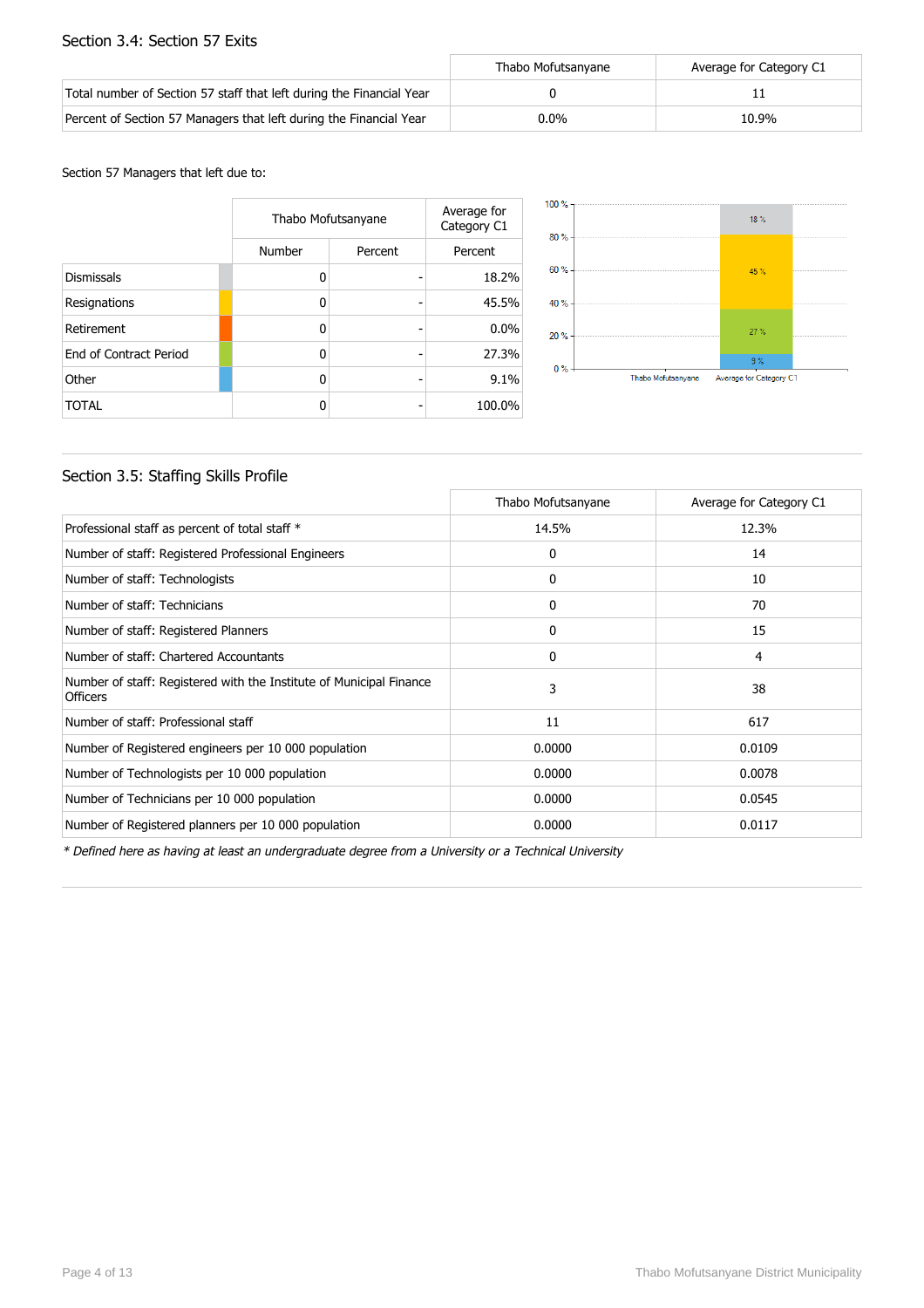# Section 4: Distribution by Function

|                                  | <b>Function Performed</b> | Percent of Staff | Average for<br>Category C1 | Percent of Operating<br>Expenditure | Average for<br>Category C1 |
|----------------------------------|---------------------------|------------------|----------------------------|-------------------------------------|----------------------------|
| Governance and Administration    | Yes                       | 48.4%            | 39.9%                      | 74.9%                               | 48.4%                      |
| <b>Water Services</b>            | No                        | N/A              | 3.1%                       | 0.0%                                | 2.5%                       |
| Electricity and Gas Reticulation | No                        | N/A              | 0.1%                       | 0.0%                                | 0.2%                       |
| Municipal Transport              | No                        | N/A              | 0.3%                       | 0.0%                                | 1.7%                       |
| Waste Management                 | No                        | N/A              | 0.4%                       | 0.0%                                | 0.3%                       |
| Roads and Stormwater Systems     | Yes                       | 4.7%             | 12.8%                      | $0.0\%$                             | 12.3%                      |
| Community and Social Services    | Yes                       | 10.9%            | 3.3%                       | 13.6%                               | 4.2%                       |
| Planning and Development         | Yes                       | 3.1%             | 1.3%                       | 0.0%                                | 6.1%                       |
| <b>Emergency Services</b>        | Yes                       | 1.6%             | 21.6%                      | 0.0%                                | 7.8%                       |
| Municipal Health                 | Yes                       | 23.4%            | 11.2%                      | 0.0%                                | 1.0%                       |
| Primary Health Care              | No                        | N/A              | No data                    | 0.0%                                | 3.3%                       |
| Environmental Management         | Yes                       | 1.6%             | 1.6%                       | 0.0%                                | 0.7%                       |
| Economic Development             | Yes                       | 6.3%             | 2.2%                       | 11.6%                               | 8.2%                       |
| Housing                          | No                        | N/A              | 0.7%                       | 0.0%                                | 1.5%                       |
| Traffic and Policing             | No                        | N/A              | 1.6%                       | 0.0%                                | 1.7%                       |
|                                  |                           | 100 %            | 100 %                      | 100 %                               | 100 %                      |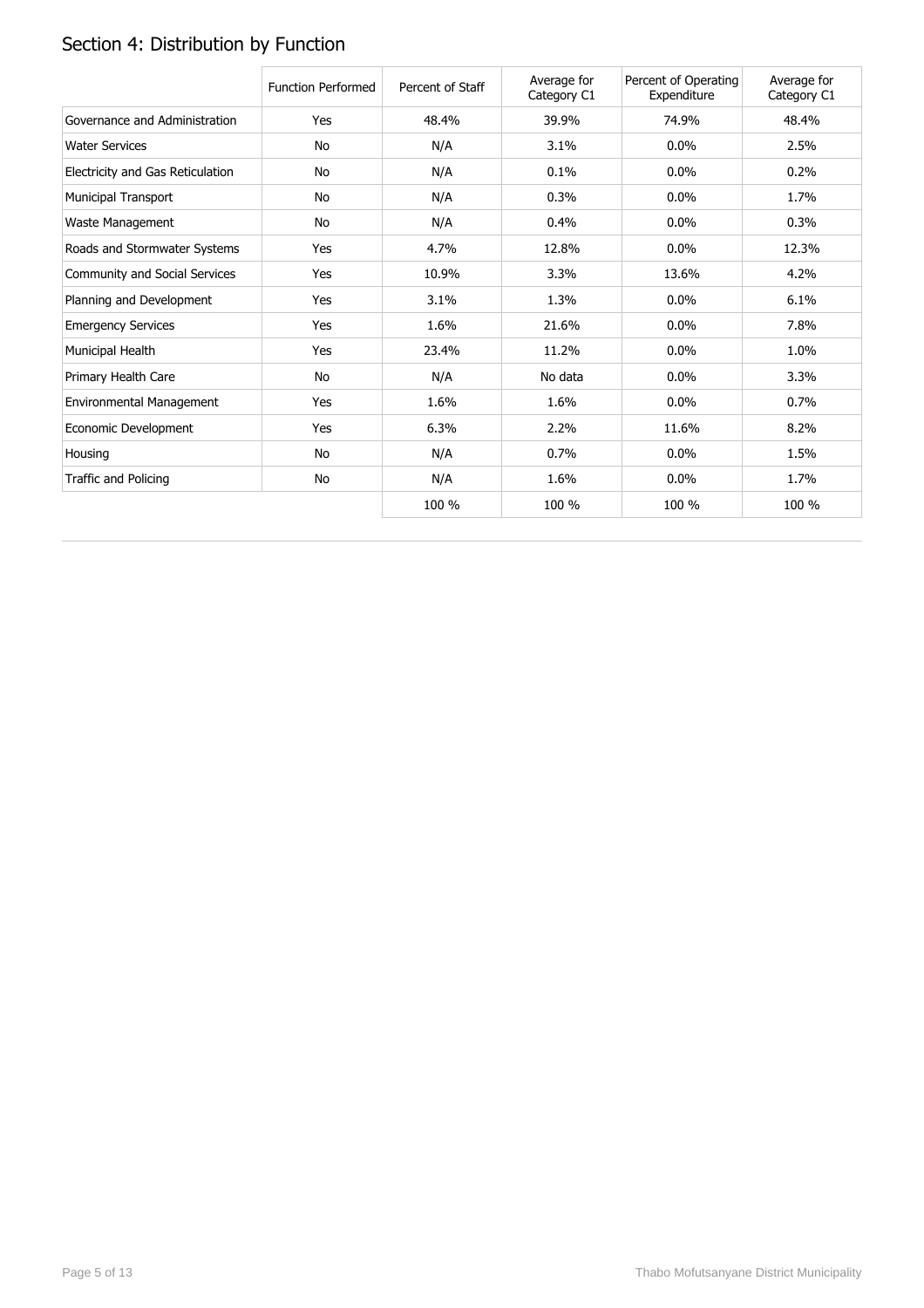## Section 5: Governance and Administration

| Municipality performs this function: |  |
|--------------------------------------|--|
|                                      |  |

#### Resources

|                                             | Thabo Mofutsanyane | Average for Category C1 |
|---------------------------------------------|--------------------|-------------------------|
| Staff per 10,000 population                 | 0.4465             | 1.0096                  |
| Operating Expenditure per 10,000 population | R 542 532          | R 1 182 056             |

## Staffing Skills Profile

|                                                                                        | Thabo Mofutsanyane | Average for Category C1 |
|----------------------------------------------------------------------------------------|--------------------|-------------------------|
| Percent of staff that are professional (i.e. have at least an<br>undergraduate degree) | $0.0\%$            | 48.8%                   |
| Percent of posts vacant                                                                | 22.5%              | 15.9%                   |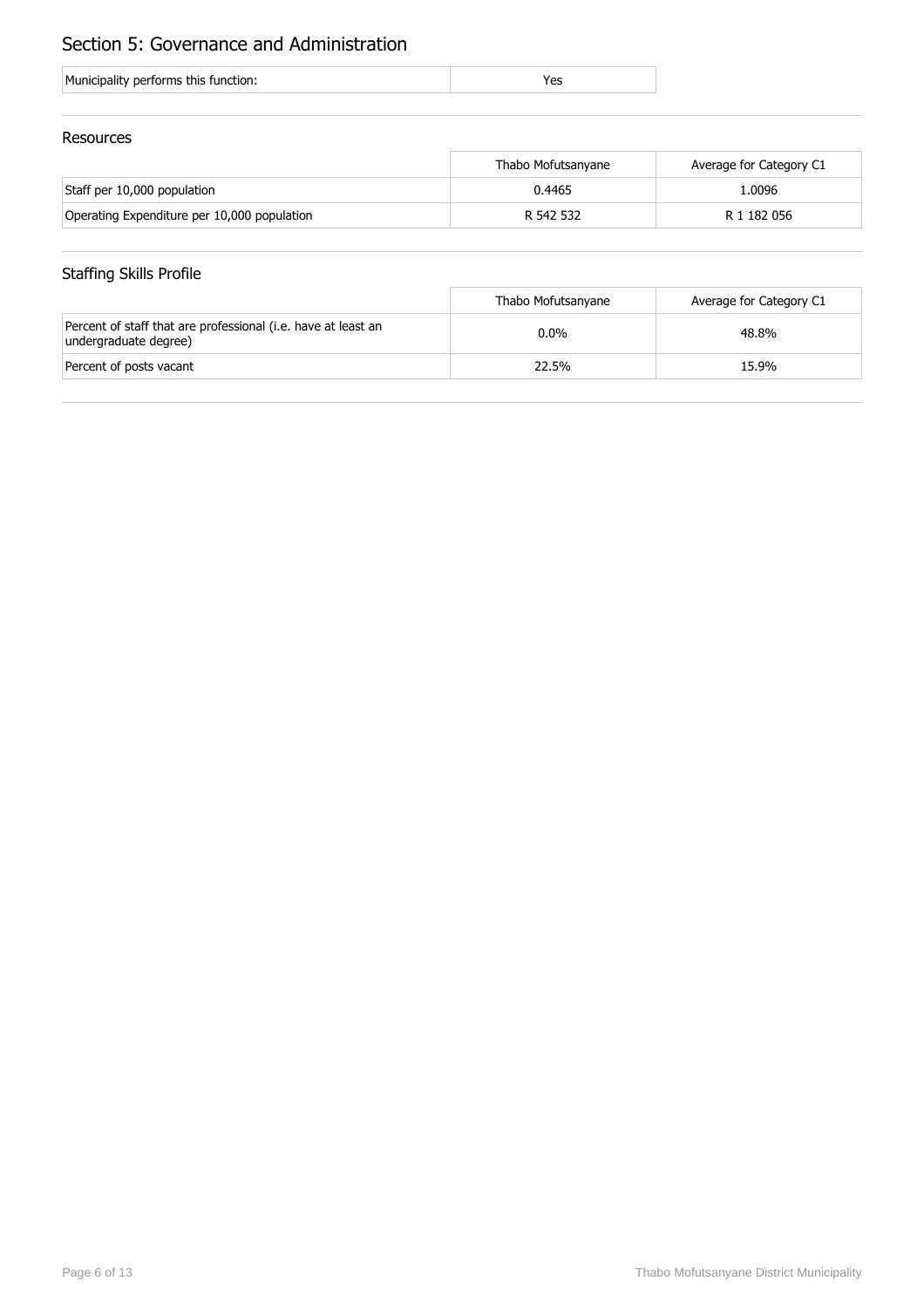# Section 10: Roads and Stormwater Systems

#### Municipality performs this function:

| Municipal roads                        | No  |
|----------------------------------------|-----|
| Stormwater systems in built-up areas   | No  |
| Performs the 'District' roads function | Yes |

#### Resources

|                                             | Thabo Mofutsanyane | Average for Category C1 |
|---------------------------------------------|--------------------|-------------------------|
| Staff per 10,000 population                 | 0.0432             | 0.3245                  |
| Operating Expenditure per 10,000 population | R C                | R 301 193               |

### Staffing Skills Profile

|                                                                                        | Thabo Mofutsanyane | Average for Category C1 |
|----------------------------------------------------------------------------------------|--------------------|-------------------------|
| Percent of staff that are professional (i.e. have at least an<br>undergraduate degree) | 66.7%              | 3.2%                    |
| Percent of posts vacant                                                                | 40.0%              | 12.2%                   |
| Number of Registered Professional Engineers                                            | 0                  | 0                       |
| Number of Technologists                                                                | 0                  | 0                       |
| Number of Technicians                                                                  | $\mathbf{0}$       |                         |
| Number of Registered Planners                                                          | 0                  | 0                       |
| Number of Registered Professional Engineers per 10,000 population                      | 0.00               | 0.00                    |
| Number of Technologists per 10,000 population                                          | 0.00               | 0.00                    |
| Number of Technicians per 10,000 population                                            | 0.00               | 0.01                    |
| Number of Registered Planners per 10,000 population                                    | 0.00               | 0.00                    |

|                                                   | Thabo Mofutsanvane | Average for Category C1 |
|---------------------------------------------------|--------------------|-------------------------|
| Roads conditions for paved roads monitored        | No                 |                         |
| Percent of paved roads that are very good or good | No data            | 3.3%                    |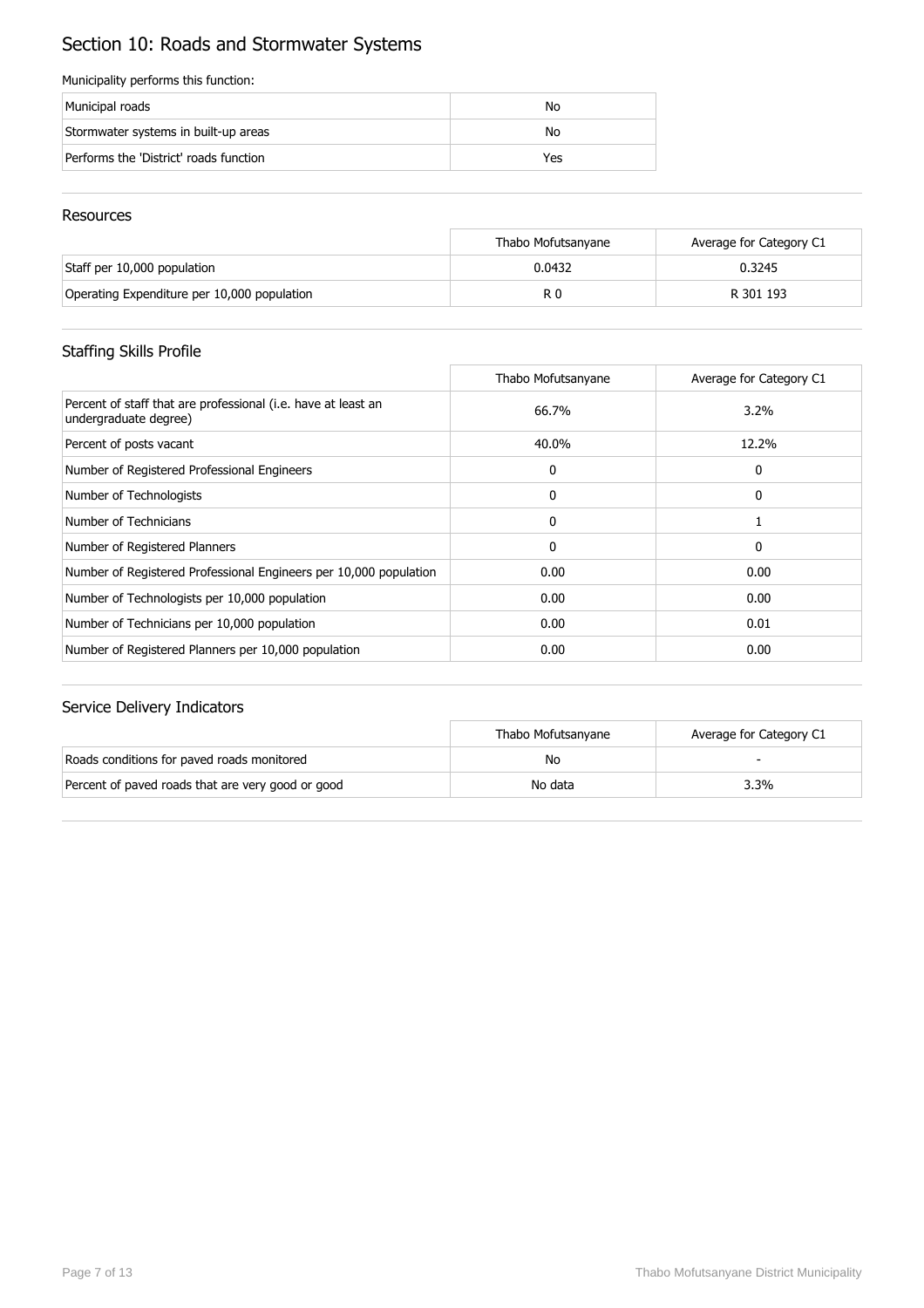# Section 11: Community and Social Services

| Municipality performs this function:        | Regulation & facilitation | Service provision |
|---------------------------------------------|---------------------------|-------------------|
| Beaches and amusement facilities            | No                        | No                |
| Local amenities                             | No                        | No                |
| Local sports facilities                     | Yes                       | No                |
| Municipal parks and recreation              | No                        | No                |
| Public places                               | No                        | No                |
| Child care facilities                       | Yes                       | No                |
| Cemeteries, funeral parlours and crematoria | Yes                       | No                |
| Libraries                                   | No                        | No                |
| <b>Museums</b>                              | No                        | No                |

#### Resources

|                                             | Thabo Mofutsanyane | Average for Category C1 |
|---------------------------------------------|--------------------|-------------------------|
| Staff per 10,000 population                 | 0.1008             | 0.0847                  |
| Operating Expenditure per 10,000 population | R 98 240           | R 102 174               |

## Staffing Skills Profile

|                                                                                        | Thabo Mofutsanyane | Average for Category C1 |
|----------------------------------------------------------------------------------------|--------------------|-------------------------|
| Percent of staff that are professional (i.e. have at least an<br>undergraduate degree) | 14.3%              | 56.1%                   |
| Percent of posts vacant                                                                | 42.9%              | 18.5%                   |

|                                                   | Thabo Mofutsanvane | Average for Category C1 |
|---------------------------------------------------|--------------------|-------------------------|
| Number of sports facilities per 10,000 population | 0.00               | 0.01                    |
| Total area of all public space                    | 0 km2              | 0 km2                   |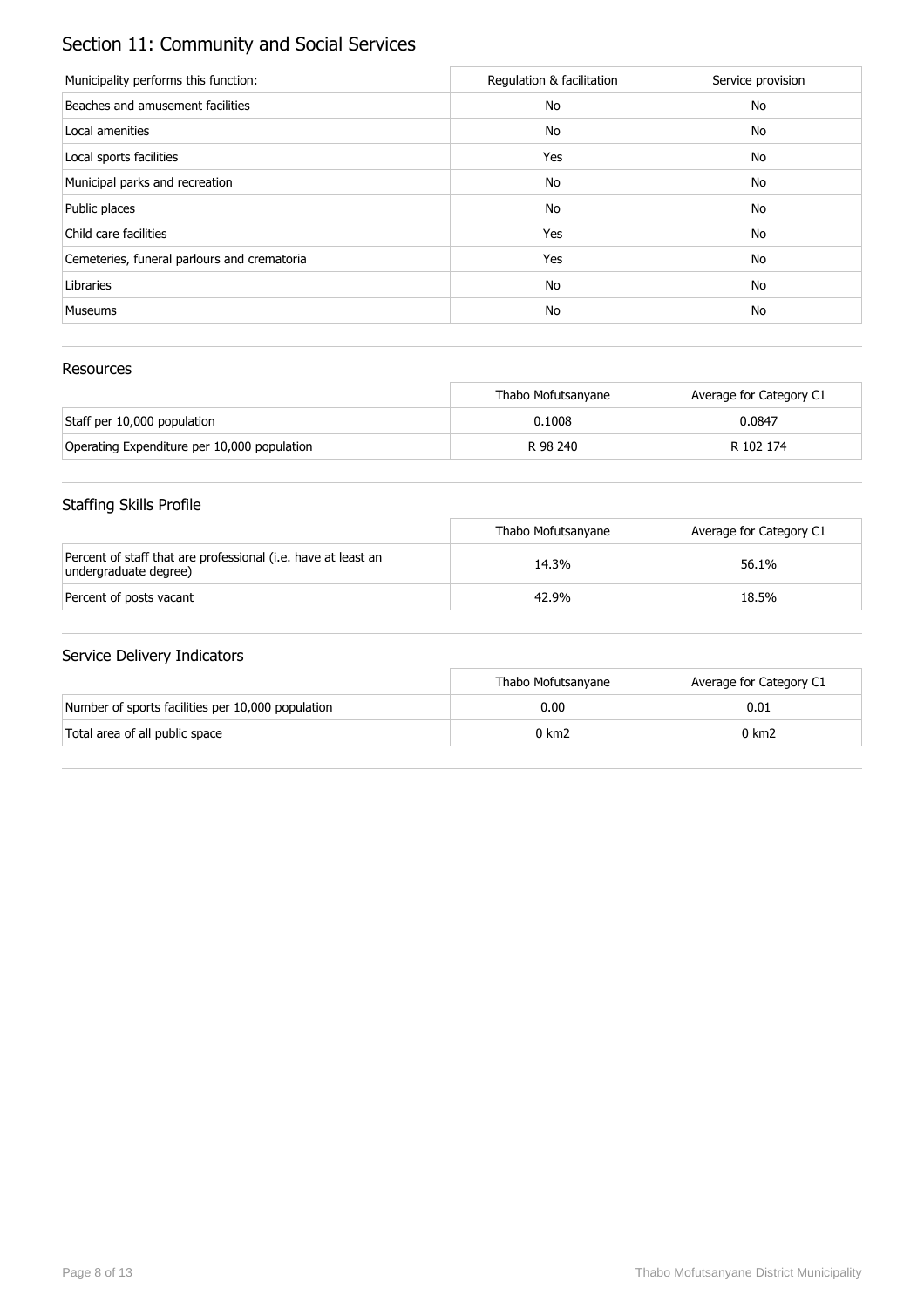# Section 12: Planning and Development

#### Municipality performs this function:

| Municipal planning                            | Yes |
|-----------------------------------------------|-----|
| Building regulations                          | No  |
| Land-use management                           | No  |
| Property development (non-municipal property) | No  |

#### **Resources**

|                                             | Thabo Mofutsanyane | Average for Category C1 |
|---------------------------------------------|--------------------|-------------------------|
| Staff per 10,000 population                 | 0.0288             | 0.0327                  |
| Operating Expenditure per 10,000 population | R 0                | R 149 003               |

## Staffing Skills Profile

|                                                                                        | Thabo Mofutsanyane | Average for Category C1 |
|----------------------------------------------------------------------------------------|--------------------|-------------------------|
| Percent of staff that are professional (i.e. have at least an<br>undergraduate degree) | 50.0%              | 71.4%                   |
| Percent of posts vacant                                                                | 60.0%              | 31.7%                   |
| Number of Registered Planners                                                          | 0                  |                         |
| Number of Building Inspectors                                                          | 0                  | 0                       |
| Number of Registered Planners per 10,000 population                                    | 0.00               | 0.01                    |
| Number of Building Inspectors per 10,000 population                                    | 0.00               | 0.00                    |

|                                                              | Thabo Mofutsanyane | Average for Category C1 |
|--------------------------------------------------------------|--------------------|-------------------------|
| Percent of building plans submitted that were approved in FY | Error              | 62.3%                   |
| Average time taken to approve building plans (days)          |                    |                         |
| Approved IDP in place                                        | Yes                |                         |
| Approved SDF in place                                        | Yes                |                         |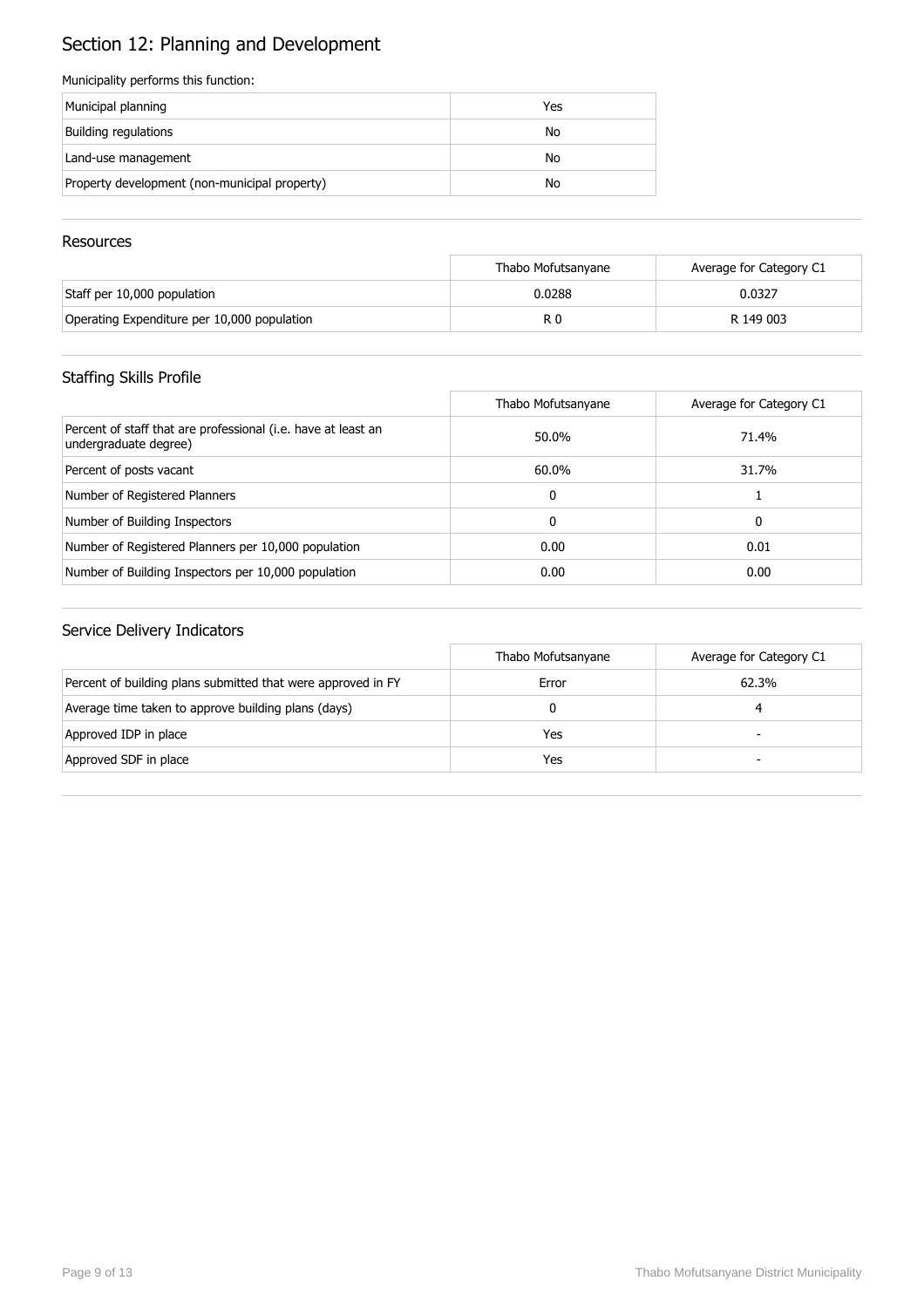# Section 13: Emergency Services

#### Municipality performs this function:

| Fire fighting       | No  |
|---------------------|-----|
| Rescue services     | No  |
| Disaster management | Yes |
| Ambulance services  | No  |

#### **Resources**

|                                             | Thabo Mofutsanyane | Average for Category C1 |
|---------------------------------------------|--------------------|-------------------------|
| Staff per 10,000 population                 | 0.0144             | 0.5469                  |
| Operating Expenditure per 10,000 population | R 0                | R 189 779               |

## Staffing Skills Profile

|                                                                                        | Thabo Mofutsanyane | Average for Category C1 |
|----------------------------------------------------------------------------------------|--------------------|-------------------------|
| Percent of staff that are professional (i.e. have at least an<br>undergraduate degree) | 100.0%             | 7.1%                    |
| Percent of posts vacant                                                                | 50.0%              | 10.1%                   |
| Number of firefighters                                                                 | Not applicable     | 57                      |
| Number of fire trucks and specialised emergency vehicles                               | Not applicable     | 13                      |
| Number of fire stations                                                                | Not applicable     | 4                       |
| Number of ambulances                                                                   | Not applicable     | 14                      |
| Number of firefighters per 10,000 population                                           | Not applicable     | 0.44                    |
| Number of fire trucks and specialised emergency vehicles per 10,000<br>population      | Not applicable     | 0.10                    |
| Number of fire stations per 10,000 population                                          | Not applicable     | 0.03                    |
| Number of ambulances per 10,000 population                                             | Not applicable     | 0.01                    |

|                                                             | Thabo Mofutsanvane | Average for Category C1 |
|-------------------------------------------------------------|--------------------|-------------------------|
| Percent of fire service calls responded to within 7 minutes | Not applicable     | 45.7%                   |
| Approved Disaster Management Plan                           | Yes                |                         |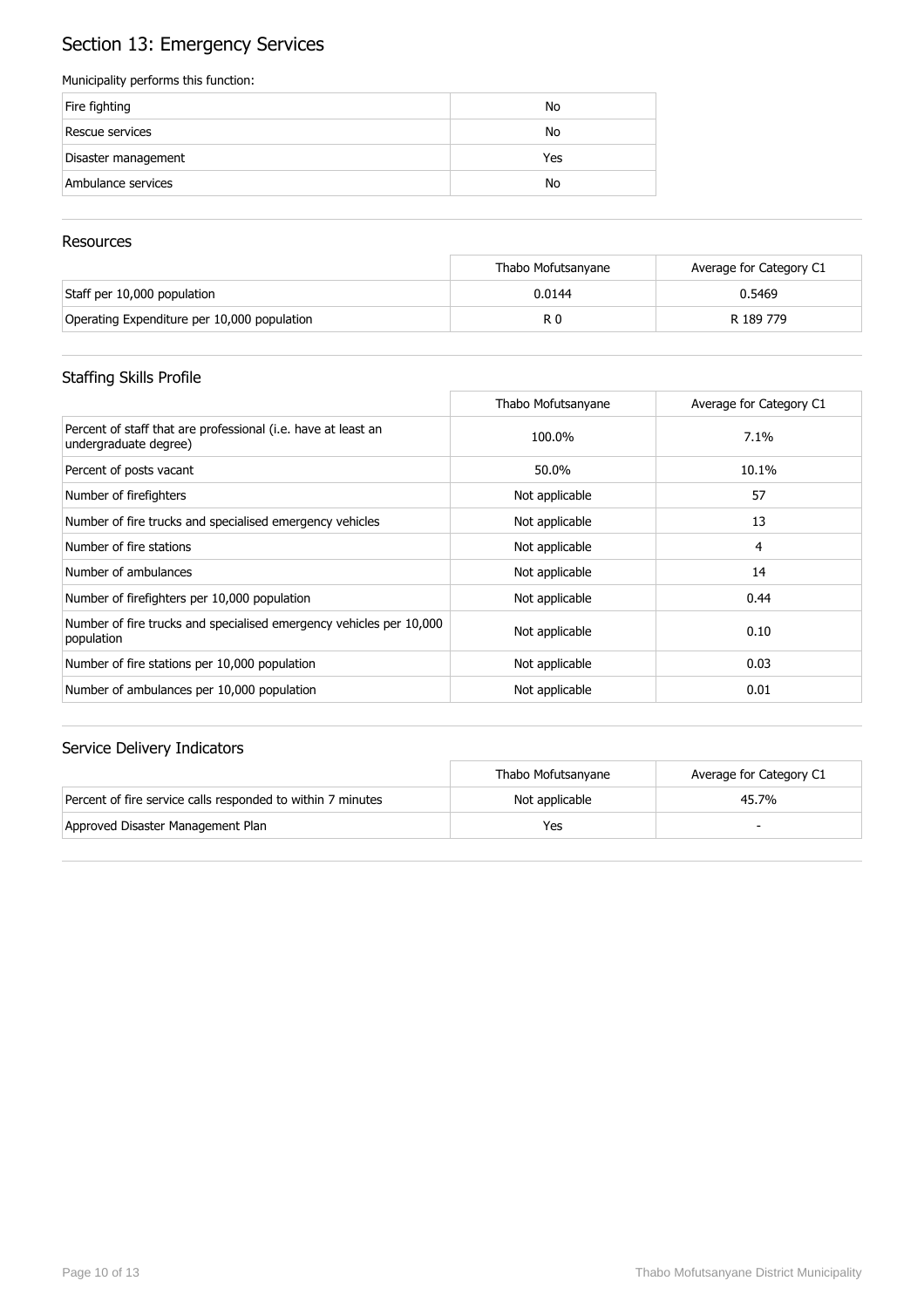# Section 14: Municipal Health

| Municipality performs this function:                               | Regulation & facilitation | Service provision |
|--------------------------------------------------------------------|---------------------------|-------------------|
| Municipal health                                                   | Yes                       | No                |
| Licensing and control of undertakings that sell food to the public | Yes                       | No                |
| Noise pollution                                                    | Yes                       | No                |
| Pounds                                                             | No                        | No                |
| Accommodation, care and burial of animals                          | Yes                       | No                |
| Licensing of dogs                                                  | No                        | No                |

### Resources

|                                             | Thabo Mofutsanyane | Average for Category C1 |
|---------------------------------------------|--------------------|-------------------------|
| Staff per 10,000 population                 | 0.2160             | 0.2828                  |
| Operating Expenditure per 10,000 population | R 0                | R 25 422                |

### Staffing Skills Profile

|                         | Thabo Mofutsanyane | Average for Category C1 |
|-------------------------|--------------------|-------------------------|
| Percent of posts vacant | 58.3%              | 23.3%                   |

|                                                                                   | Thabo Mofutsanvane | Average for Category C1 |
|-----------------------------------------------------------------------------------|--------------------|-------------------------|
| Percent of licensed food handling facilities that were inspected during<br>the FY | 50.0%              | 144.6%                  |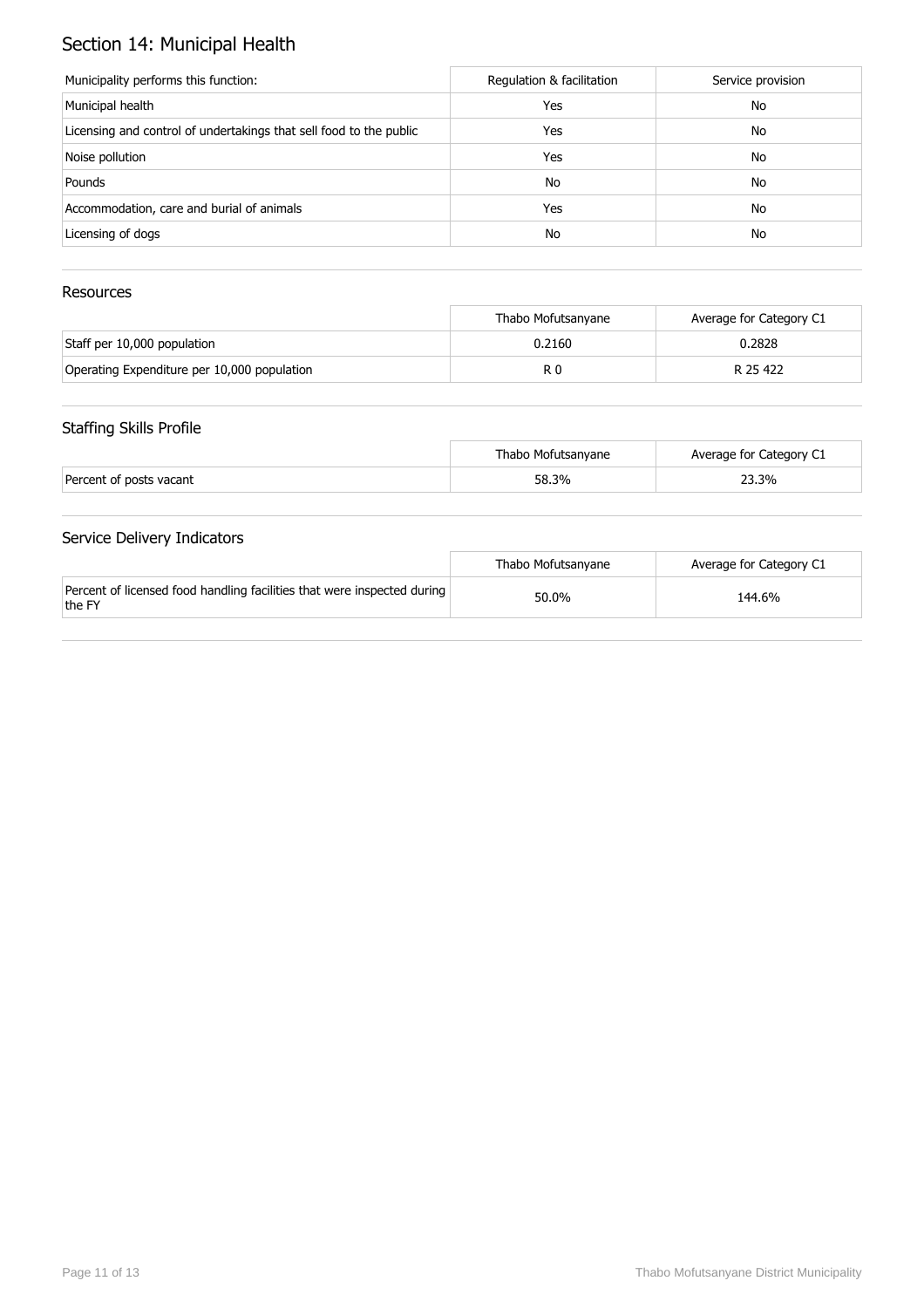# Section 16: Environmental Management

#### Municipality performs this function:

| Environmental planning       | No  |
|------------------------------|-----|
| Bio-diversity management     | No  |
| Climate change interventions | No  |
| Alternative energy planning  | No  |
| Air pollution                | Yes |

### Resources

|                                             | Thabo Mofutsanvane | Average for Category C1 |
|---------------------------------------------|--------------------|-------------------------|
| Staff per 10,000 population                 | 0.0144             | 0.0405                  |
| Operating Expenditure per 10,000 population | R 0                | R 18 212                |

### Staffing Skills Profile

|                                                                                        | Thabo Mofutsanvane | Average for Category C1 |
|----------------------------------------------------------------------------------------|--------------------|-------------------------|
| Percent of staff that are professional (i.e. have at least an<br>undergraduate degree) | $0.0\%$            | 88.5%                   |
| Percent of posts vacant                                                                | $0.0\%$            | 26.6%                   |

|                                           | Thabo Mofutsanyane | Average for Category C1 |
|-------------------------------------------|--------------------|-------------------------|
| By-laws in place                          | No                 |                         |
| Self-assessment of enforcement of by-laws | No data            |                         |
| Approved Environmetal Management Plan     | Not applicable     |                         |
| Number of air quality monitoring stations |                    |                         |